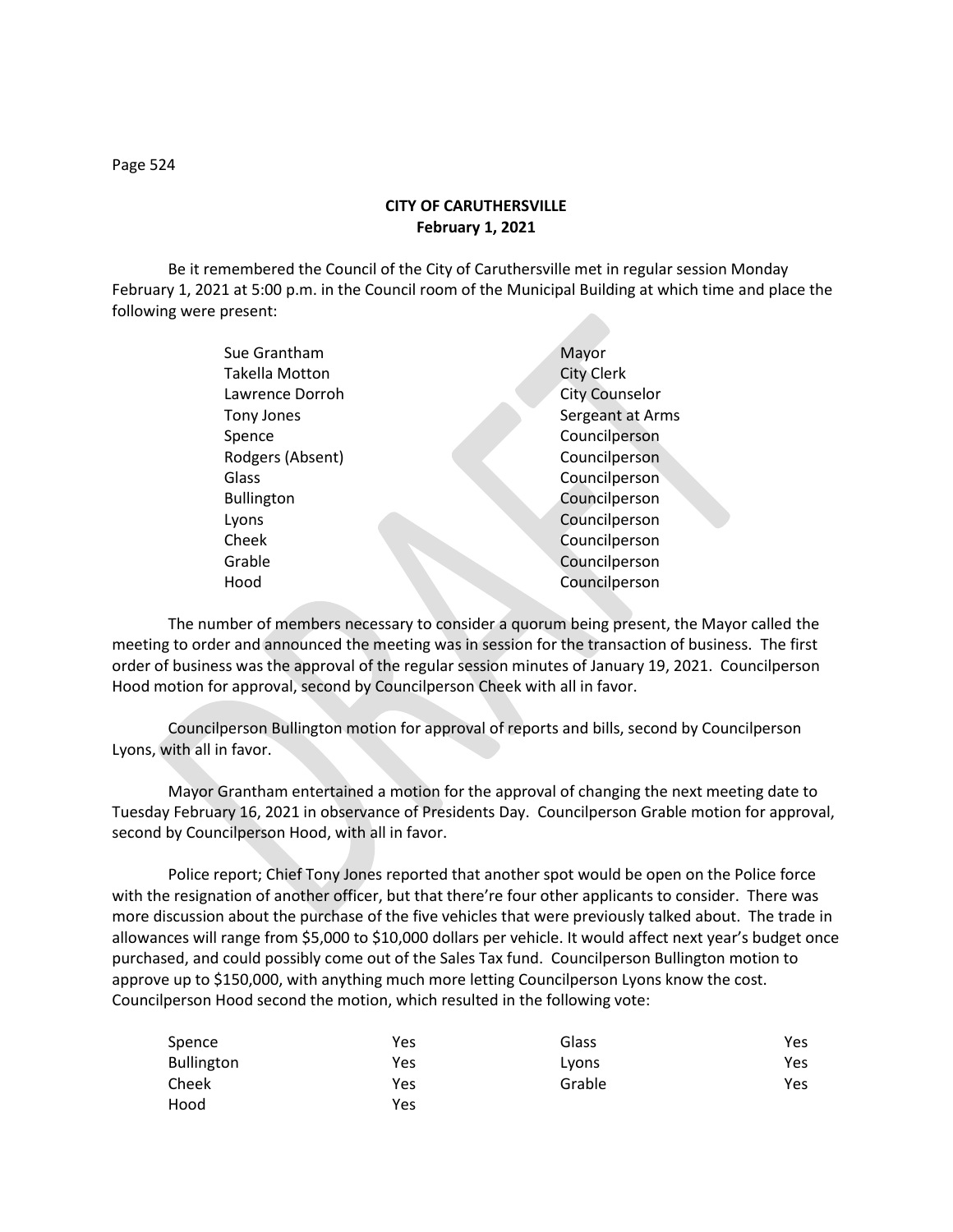## Page 525

Humane report; Karol Wilcox presented a report to the Council with the following details.

- 1. From January 1, 2020 through December 31, 2020 Input/139 dogs, 146 puppies, 69 cats and 142 kittens. Adoption/95 dogs, 119 puppies, 47 cats, 118 kittens, with 32 deaths from various medical conditions, 39 were redeemed by owner, 16 euthanized for illness or aggression, and 23 sent to Rescue.
- 2. As of January 29, 2021 16 dogs and 25 cats were carried over, and intake in January 48 dogs and 3 cats; cat/kitten adoptions have increased due to partnership with Petsense in Sikeston.
- 3. Matt Wimberley has taken over as the Animal Control Officer, and is onsite Thursday through Monday with Humane Society covering the calls on Tuesday and Wednesday.
- 4. The Humane Society veterinarian expenses have rose to \$13,000 with the influx of animals; the State requires any injured or sick animal be treated upon intake.
- 5. Donations of food were given so that the public could access for their temporary pet needs, but four nights in a row the same people emptied the box. Now people have to come to the door for distribution.
- 6. The Helping Hands Program as provided veterinary care for 18 animals for the month, 198 last year. Food was supplied to over 300 animal owners last year, and 39 this month, also assisting a terminally ill woman who has several cats with food, litter, vaccinations, spaying and neutering.
- 7. Working with the public to capture pack animals by putting out traps, call the shelter at (573) 333-9977 when you see a dog present otherwise it's hard to capture.
- 8. During COVID public hours for adoption is Tuesday through Thursday 11:00 a.m. until 4:00 p.m., City tags can be purchased and the public may come in Monday through Friday 8:00 a.m. until 4:00 p.m., a mask is required. There have been adopters as far away as Naperville, IL, Kansas, Alabama, and Indiana.

Fire report; Fire calls from January 26, 2021 to February 1, 2021 are as follows: 1/26/21; Fire Alarm sounding on Beckwith.

Public Works; Paul Shaw presented the Council with a surplus vehicle list which includes the following: 2003 Vermeer Chipper, 2005 Chevrolet 1500, 2005 Suburban, 2005 Chevrolet 1500, Air compressor Jack Hammer, 420E Caterpillar backhoe/extra bucket, 1997 Chevrolet Cheyenne 2500 flat bed, and a Dump truck. Advertisement will be posted on the City Hall bulletin board and Facebook; bids will be taken; the value being nil if there aren't any bids. There have been problems with one of the wells and they're troubleshooting the problem, at this time they're taking the motor out to store it at the Plant. They will camera the well to see what the obstruction is and go from there.

Code Enforcement; Barry Gilmore reported that three houses have been demolished, one on Kelly Drive and two on East 19<sup>th</sup> St. Mr. Gilmore has started the process on non-voluntary derelicts. The property of the old bus barn is an issue. The metal building is being disassembled to sale with all the junk being exposed. The property owners never did adhere to the conditions of the permit, and currently there's no license for any business. The plan is to return the property to a vacant lot. A property on East 8<sup>th</sup> & Highland is in the works of being cleaned up; the weather has slowed some of the work down with not being able to maneuver dumpsters and backhoes on saturated ground. There will be refunds to the businesses that were being charged by the City and the trash company. There was a question about the wall on Ward Avenue as to the progress of the repairs. Mr. Gilmore will be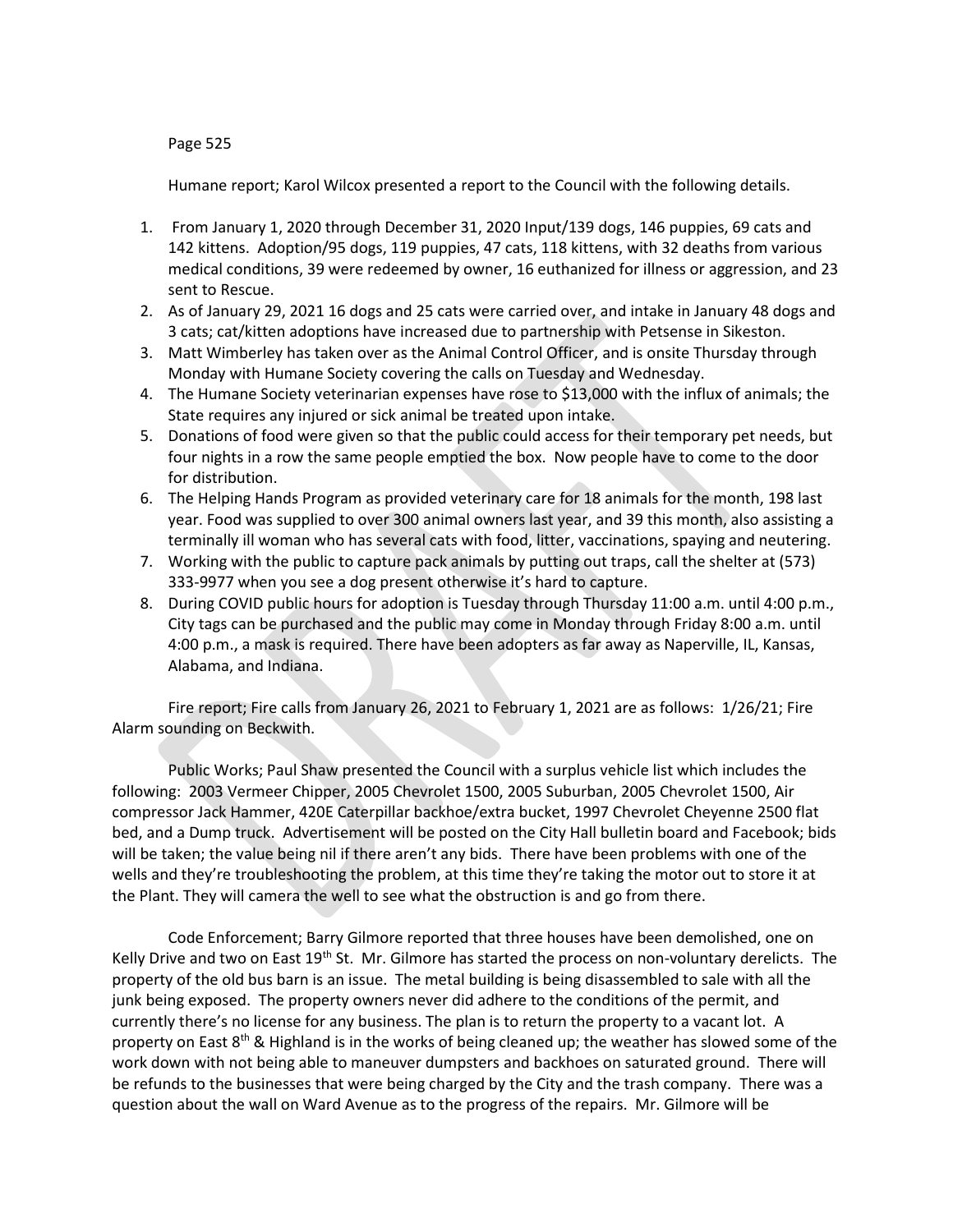checking with the owners about what direction they're going in.

Park & Recreation; Lamonte Bell reported that Five Star Roofing couldn't get out to do an estimate on the roof due to weather conditions. Hopefully they will be able to give an estimate next week.

Library report; Teresa Tidwell invited everyone to come out to view the State quilt February 22, 2021 at 9:30 a.m. Vickie DeReign and the Handy Crafters will be on hand; Ms. DeReign designed the square on the quilt representing Pemiscot County.

City Collector; Paige Gillock reported collections from January 1, 2021 to January 31, 2021 as follows: Real Estate/\$25,948.72, Personal Property/\$17,540.72, Miscellaneous/\$3,186.74, Total Taxes/\$45,791.05. As of February 1, 2021 there have been 157 business licenses issued.

Insurance Committee; Councilperson Bullington reported that the committee had met with Kemper Health prior to the meeting concerning supplemental insurance for the City employees. The committee will meet with Colonial on February 11, 2021 at 1:00 p.m. concerning supplemental insurance for the City employees.

Councilperson Spence reported that the Police department will conduct road blocks to check for City stickers in March.

Economic Development; Jana Merideth reported on the following: The BLP MU Project Teams are waiting to hear about the feasibility studies which were done regarding the hospital and a possible grocery store coming in. BLP Value Added Ag and Cleanup Committee will be meeting February 9, 2021, Downtown Tourism February 18, 2021, and Workforce Development will meet February 22, 2021. They all will have guest speakers, and Workforce Development will hold six weeks of soft skill training beginning in March. CAC and A2H will meet this week moving forward with the plan for the Exchange Building. Several conversations have taken place with Gary Lucy regarding a Muriel on the north side of the Exchange Building. Mayor Grantham announced that the City will be given the lot adjacent to the Exchange Building offered by First State Bank.

Business From the Floor; Charles Cain inquired about the purchase of Police vehicles, and it was explained about the actual hours on the vehicles being over 350,000 miles, and that the two trucks would actually serve as patrol with the added value of being able to transport objects. Mr. Cain wanted to know the estimates to fix the Water Tower, and why another company hadn't been sought for the Water Tower Project, The Mayor explained that \$20,000 was given through a grant, and money was being raised for the other \$20,000 for the engineering structural study for the restoration of the building. It was also explained that the company would have to be licensed for restoration of a building, and with it not being a lot of companies in the area that would qualify. Mr. Cain wanted to know if any industry or factories were coming to the City. Mayor Grantham stated that the hopes of the Wal Mart building prospective would come to fruition. Mr. Cain also wanted to know if the different committees were trying to get industry to the City. It was explained that the different committees were focused on goals and phases. The first being cleaning up the City and working on the City's water problems by getting the tax passed to address the issues. Jana Merideth has been working tirelessly making the connections on the State level to try and get help, in which information can be gathered to present to potential businesses. Mr. Cain was offered to come to the meetings and join to give his input.